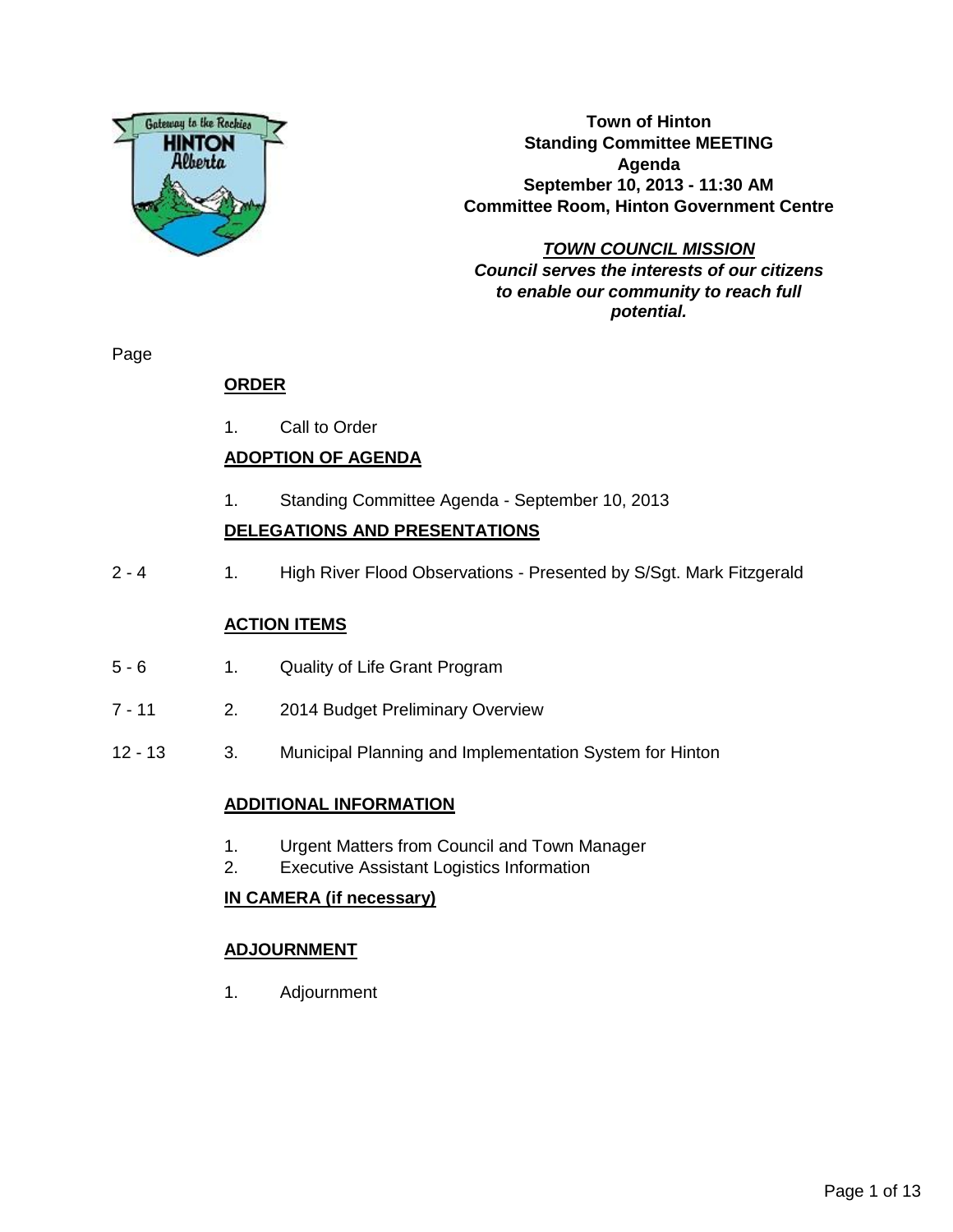## COUNCIL CONSIDERATIONS

#### Slave Lake's experience

Elected leaders from the Town of Slave Lake, the MD of Lesser Slave River and the Sawridge First Nation <sup>p</sup>layed <sup>a</sup> <sup>p</sup>ivotal role in the ongoing recovery from the <sup>2011</sup> fire. They were the linkage with different levels of government and the public face for the recovery effort. They set the direction for the many facets of recovery. Their many involvements are evident in other sections of this guide. Considering the enormity of the recovery effort, residents were very proud of the leadership shown by their Council, in conjunction with other regional elected officials.

Slave Lake's mayor and members of Council put in countless hours since the fire to guide the town's recovery. Their regular jobs, family, personal and social life were affected in many ways. The three Council members who lost homes also needed to deal with displacement, loss of personal possessions and the rebuild of their homes. Council members have been so busy they have had little time to reflect and relax. They expect it will take three years after the fire to get back to <sup>a</sup> more regular Council schedule and work load.

There were so many social pressures on every public institution and it was difficult to limit municipal involvement. The Town office staff and Council were asked to help resolve many issues that were not <sup>a</sup> municipal responsibility. For example, dealing with donations of goods, and gathering owner signatures on insurance forms for co-ordinated demolition and clean up to commence, were crucial initiatives but put extra pressure on Town staff. Being in the centre of the activity, it sometimes felt to Council that things were not moving fast enough. Others times progress seemed remarkable, yet the public felt nothing was happening.

Councillors were approached daily by residents, either on the street or at home with positive and negative messages. Council members were also approached by media looking for various angles to stories. Public events where Council was available were important and messages from the mayor helped put residents at ease.

emergency is lifted, emergency circumstances still continue in the community"

"The reality is that when the state of

 $O$  SIC - as backs to EMO-

> LESSER S': OFGIONAI

"The Mayor provided messaging and let people know their feelings are normal"

### Prepare

- $\Box$  Build and nurture relationships with key stakeholders in town and the region including:<br>  $\cdot$  other communities
	-
	- companies and other levels of government
	- community organizations
	- RCMP
- Foster healthy working relationships within Council you need it in tough times  $\Box$  Train to be prepared for disasters, both the practical and emotional aspects  $\Box$  Think regionally
- 
- 
- Li Ensure that infrastructure and the boards and agencies of the municipality have adequate insurance

"Do not be afraid to bring in outside consulting expertise to get their perspective on it. They're also not so wrapped up in emotional response"

WISDOM GAINED

The Town of Slave Lake shares its reflections on recovery from the 2011 High River Flood Observations - Presented by S/Sgt. Mark Fit... Page 2 of 13

3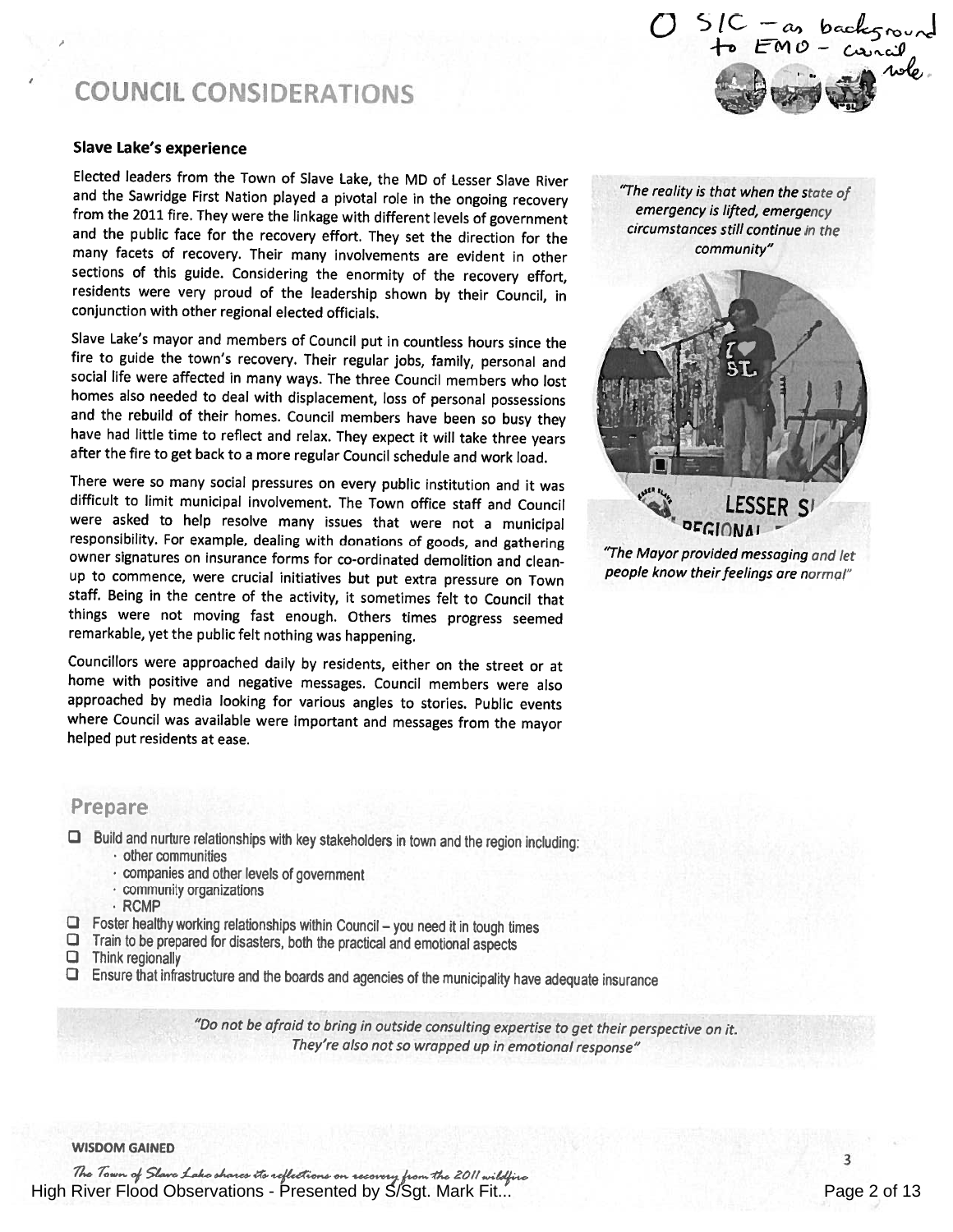

"Be all in"

#### Recover

- Li Recognize that you may all be victims, including your local emergency personnel, social service providers, staff and Council members  $\Box$  Assess your own and your fellow Council members' readiness to take on recovery: • recognize you are all victims and will face significant stress
	- $\cdot$  consider the huge time commitment and impact on family
	- consider the increased public scrutiny that comes with major events
	- •delay participation if you need time to deal with personal issues
- $\Box$  Obtain legal advice immediately to understand potential liability
- $\square$  Phone and read about other communities that have experienced similar disasters
- $\square$  Start developing the recovery plan and identifying key tasks and required resources before the state of emergency is lifted
- $\Box$  Expect to make many quick decisions initially
- $\Box$  Set boundaries on municipal involvement:
	- recognize the limits of Council and staff time
	- $\cdot$  say no to areas that are not critical to Council's work
	- refer issues to others who can take on issues and needs
	- communicate how people can resolve issues
- $\Box$  Learn about emotions typical of disaster recovery situations and how to respond effectively to emotionally distraught residents
- $\square$  Establish communication practices and protocols:
	- use written information to ensure consistent messages
	- be available at public events to listen and answer questions
	- recognize publicly that people are still hurting
	- $\cdot$  be prepared to respond to residents on the street and at your home
	- $\cdot$  get to know the media contacts so you know who you are talking to
	- share personal cell phone numbers sparingly
- $\Box$  Take care of personal and family needs:
	- eat well and ge<sup>t</sup> enough rest
	- ge<sup>t</sup> individual and/or family counselling
	- take breaks and leave town for a short while
	- know personal signs and symptoms of stress
- $\Box$  Recognize that you will lose a sense of time:
	- $\cdot$  track and keep a continuous log of efforts related to recovery, especially in the early phases, of key events and activities meetings and documents
	- stop and rest before exhaustion sets in
- Li Show appreciation:
	- frequently, publicly and generously
	- be inclusive and ask for nominations of those deserving of recognition
	- appreciate all groups equally, including those working behind the scenes

"No one signed up for this — Council did <sup>a</sup> fantastic job"

"You can help lobby but you also need to set boundaries"

4

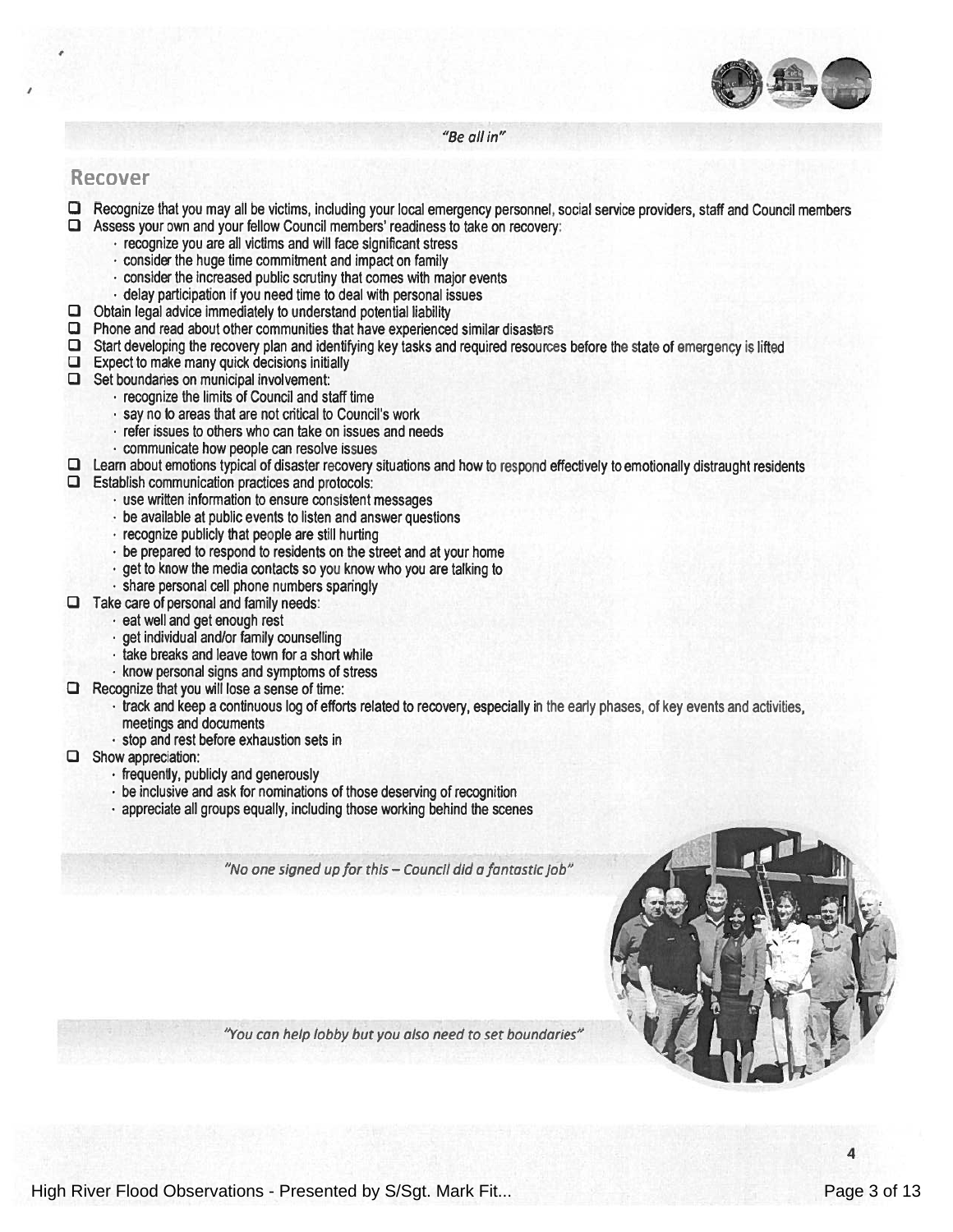## ROLE OF THE OF LOCAL AUTHORITY/MAYOR DURING AN EVENT

#### Responsibilities:

- 1. Address policy needs to meet the needs of the incident.
- 2. Declare <sup>a</sup> state of local emergency if required.
- 3. Liaise with political counter parts in other municipalities and other levels of governments as needed.

## Link to EOC

. Liaises with the Director of Emergency Management.

#### Activation Phase:

El Start log and document all activity on ICS Form <sup>214</sup> (Unit Log). Prepare other forms and documents, as necessary.

### Operations Phase:

 $\square$  Ensure continuity of elected official representation (confirm shift replacements, if required).

 $\square$  Brief other elected officials on the emergency situation and provide regular status reports, as required.

- LI If needed, declare state of local emergency and terminate the state of local emergency when no longer required.
- $\Box$  Approve expenditures to meet requirement of emergency response activity.
- $\square$  Take necessary actions to meet emergency response requirements.
- $\Box$  Identify policy needs and options to meet the unique needs of the situation.
- El In conjunction with the Emergency Public Information Officer and Director of Emergency Management, participate in news conferences, etc.

## TOWN OF HINTON EMERGENCY RESPONSE PLAN, 2012 **Page 14**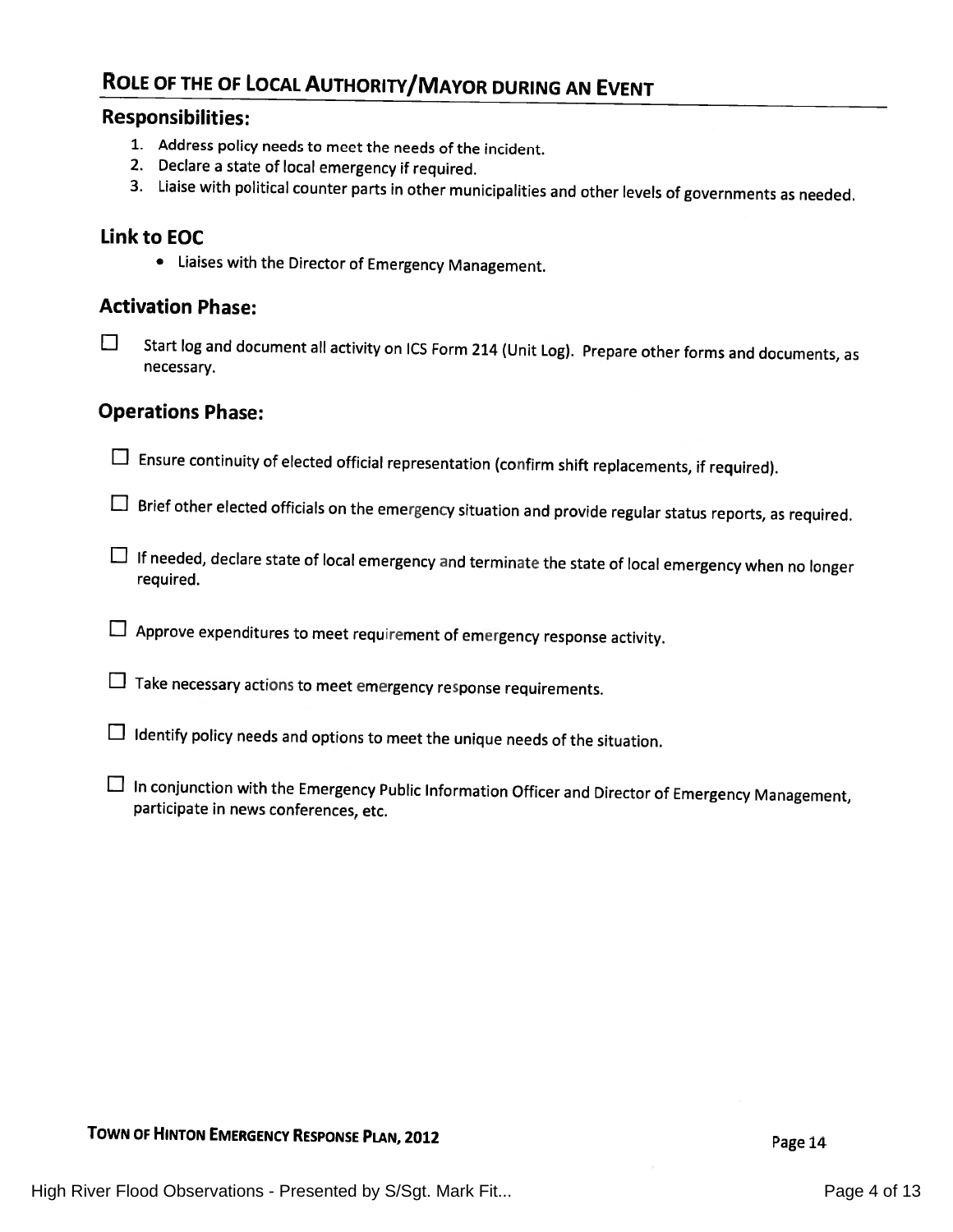

# **TOWN OF HINTON DIRECTION REQUEST**

**DATE**: September 6, 2013

**TO:** Standing Committee Meeting of September 10, 2013

**FROM**: Olga Uloth, FCSS Manager **REVIEWED BY:** Laura Howarth, Director of Community & Protective Services **APPROVED BY:** Bernie Kreiner, Town Manager

## **RE**: **Quality of Life Grant Program**

## **Purpose**

At their Regular Meeting of Council on April 16, 2013, Council directed Administration to evaluate the effectiveness of the current Quality of Life Program with its terms of reference and purpose and make recommendations to address the greatest needs of the community.

This item is before Council to affirm the shared outcome for this program and determine what, if any, political concern there is with the current program.

## **Issue(s)**

- 1. What outcome does Council want the Quality of Life Grant Program to achieve?
- 2. What strengths and challenges of the current program are of a political concern for Council?

### **Administration Comments**

The current mission of the Quality of Life Grant Program is *to provide funding opportunities for community organizations to:*

- *undertake projects or activities that maximize improvements in the quality of life for Hinton residents;*
- *use the funds to substantially leverage other funding;*
- *use the funds for operating (core) costs linked to measurable targets and outcomes.*

Administration believes the current Quality of Life Grant Program has proven to be an easy, accessible process and funding source that offers eligible groups two streams of funding options in support of their projects and/or core operating activities.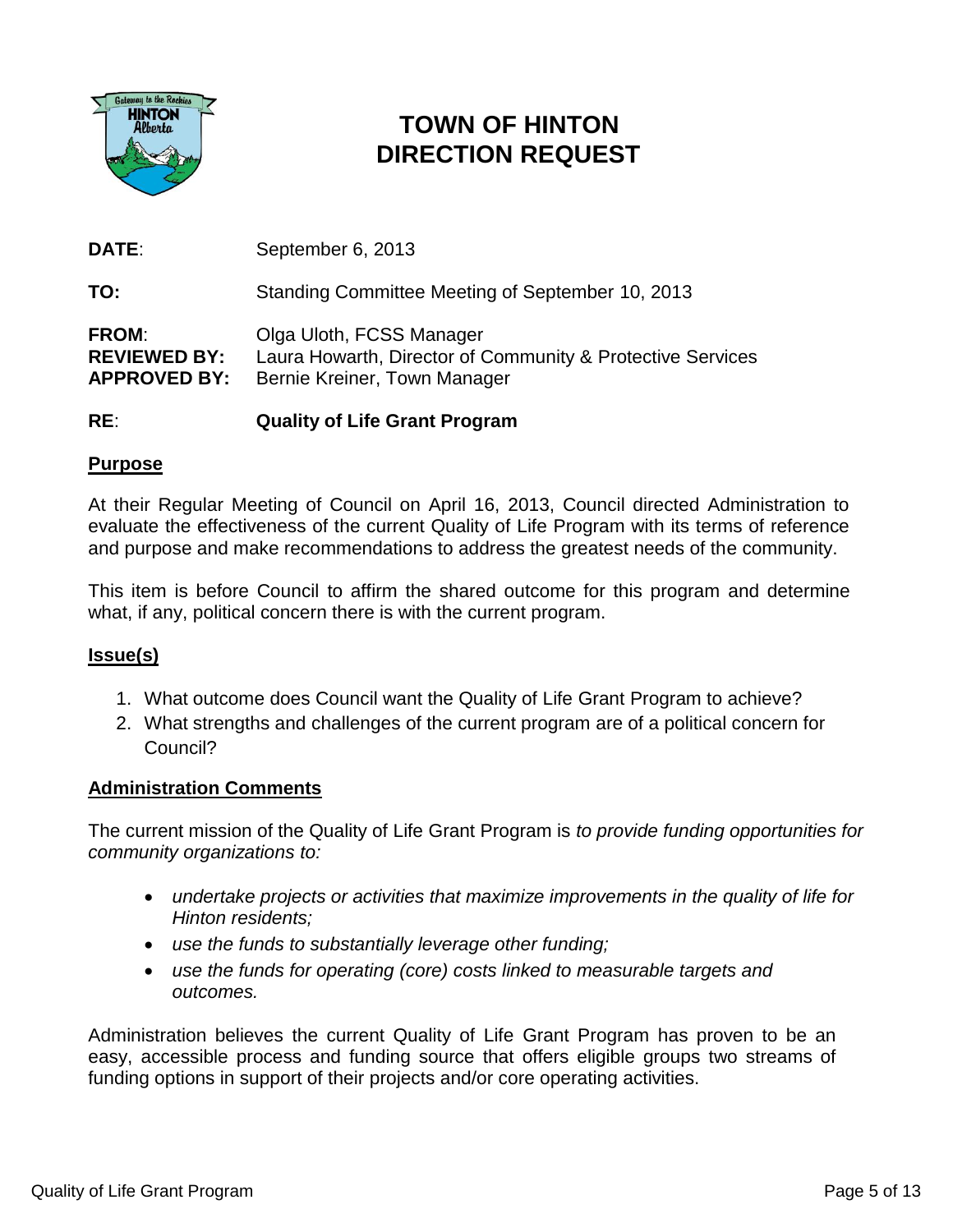## **Strengths:**

- Familiar to the groups anticipated, annual program
- Easy and accessible process
- Grant Funding Advisory Committee objective, community point of view, brings in the "lay-person" perspective and provides accountability
- Overall community acceptance of fund allocations
- Two streams for projects and core operations (was recently included)
- Well advertised and promoted
- Optional orientation workshop
- Administrative support to applicants determine eligibility, make recommendations to maximize readiness of application, personal one-on-one meetings
- Builds a deeper relationship between staff and the organizations

### **Challenges:**

- Recurring applications from the same organization(s) some groups are more frequent but may not always be most in need.
- Follow-up after grant approval on reporting and financial accountability currently an "honor system"
- Link to sustainability may be too weak
- Community engagement indicators for the project/operations may be too weak to give merit for partnerships, other funding sources etc.
- Fewer government grants are available, therefore reducing the "substantial leveragability" criteria set out in the mission statement

### **Town Manager's Comments**

I look forward to this discussion, as this program has been refined quite frequently and appears to still create some political concern as structured, which I'm also having a hard time putting my finger on.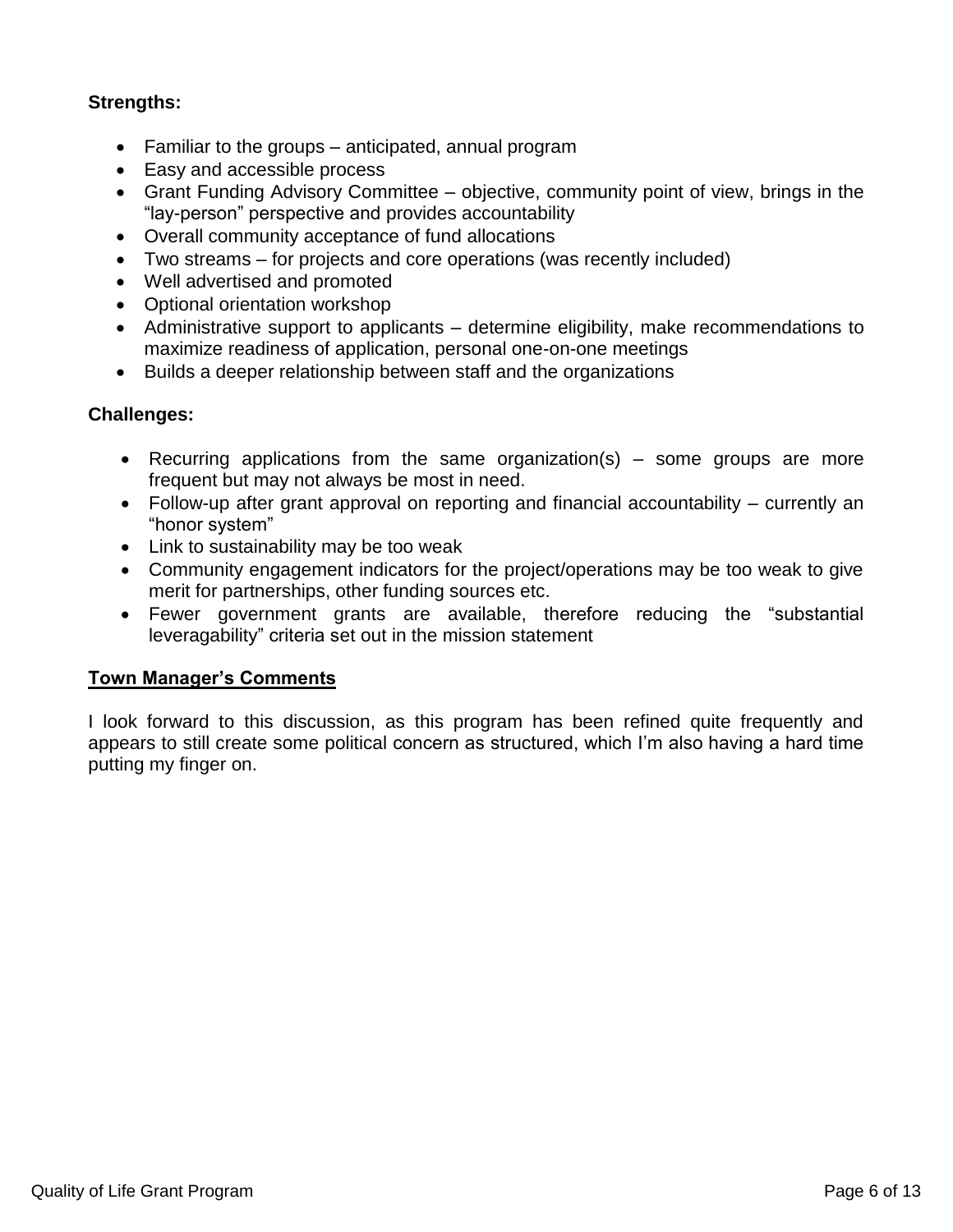

## **TOWN OF HINTON DIRECTION REQUEST**

**DATE**: September 5, 2013

#### **TO: STANDING COMMITTEE MEETING OF September 10, 2013**

**FROM:** Denise Parent, Director of Corporate Services

**REVIEWED BY:** Bernie Kreiner, Town Manager

**APPROVED BY:** Bernie Kreiner, Town Manager

#### **RE**: **2014 Budget Preliminary Overview**

#### **Purpose**

To seek direction from Town Council on the 2014 budget high-level status and proposed timelines.

Town Council is being asked to provide their view and consensus of direction to administration to:

- Set the framework for developing the contents for the 2014 budgets.
- Comment on the planned time frame and process.
- Provide direction on how to use the increased funds from the YHC revenue sharing agreement.

There are 4 deliverables in the annual budget process.

- Operating Budget
- Capital Budget
- One-time project list
- CSI project list

#### **Issue**

Based on macro-level impact information, the 2014 Budget for the Town of Hinton will require a modest tax increase and/or user fee increase to maintain current municipal service levels.

#### **Administration Comments on Situation / Options**

The budget provides and supports many municipal services in the Town of Hinton. Costs associated with maintaining these services commonly require more financial support through the budget process as most operational grants remain static, i.e. are not increased by inflation on a yearly basis.

Guiding principles for creating a strong budget include:

- Maintain and where required/directed by Town council, enhance existing levels of municipal service to the community, as well as ensuring that the newly constructed properties are fully serviced.
- Base the tax rate and user fees appropriately to reflect current economic conditions and realistic needs.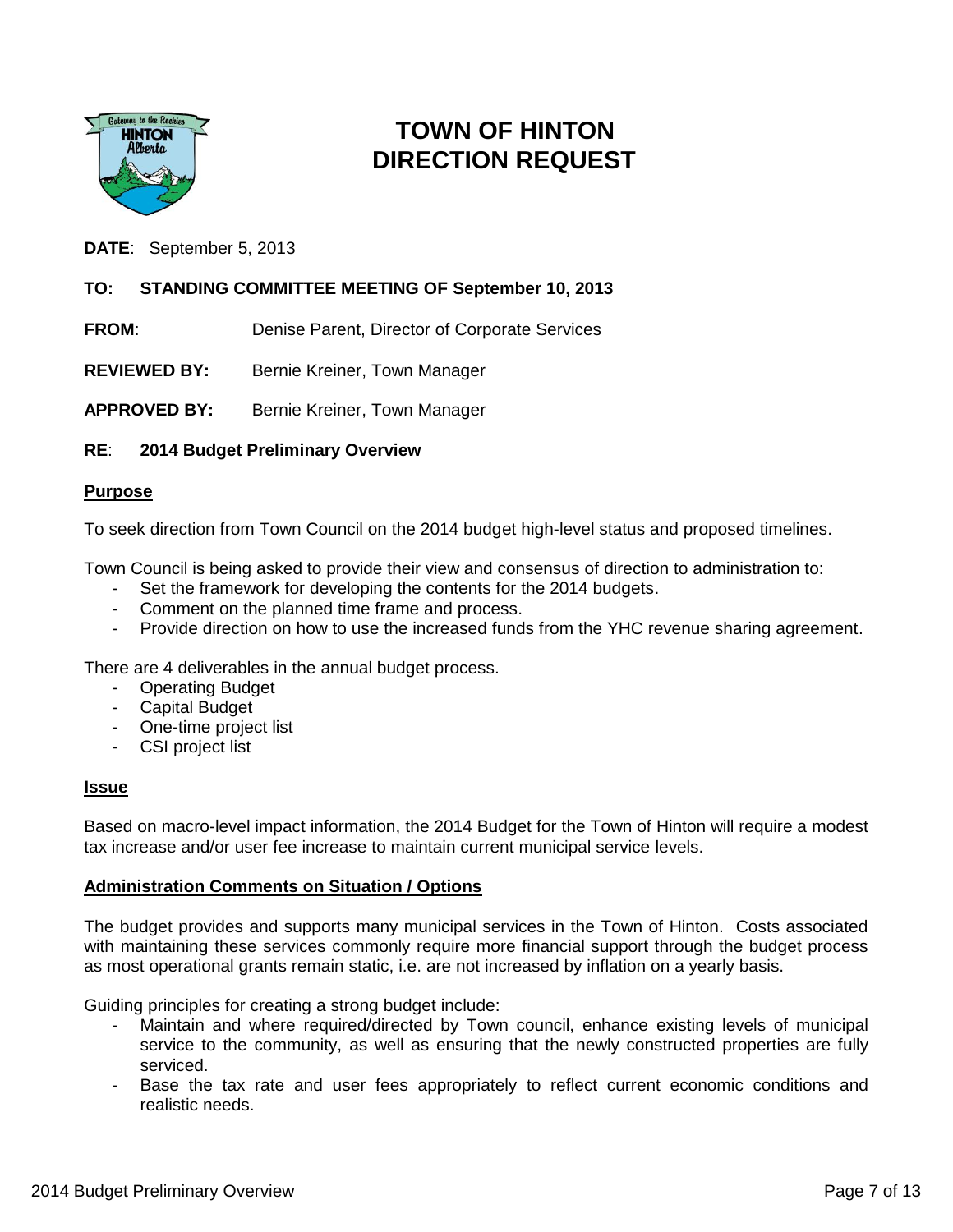- Reflect cost-effective program delivery through continuous improvement of resources required to deliver the service (essentially institutionalizing the "resource rationalization" initiative.
- Utilities services are operated on a fully cost recovery basis.
- Timely investments in infrastructure to preserve our community's ability to sustain services over the long term.
- Reserves are in place for future infrastructure investments, especially existing infrastructure preservation and renewal.

Our macro scan has identified the following projected uncontrollable favorable and unfavorable items for 2014 operating budget. The net result is expected to be \$178,000 unfavorable. The specific items breakdown is as follows:

| <b>Favorable</b>                   |              | <b>Unfavorable</b>                       |              |
|------------------------------------|--------------|------------------------------------------|--------------|
| <b>Revenue</b>                     |              | <b>Revenue</b>                           |              |
| Estimated additional Town utility  |              |                                          |              |
| fees from growth and existing rate | \$75,000     | Franchise fees - natural gas **          | \$40,000     |
| increase.                          |              |                                          |              |
| Increase in YHC revenue sharing    | \$400,000    | Recycling revenue **                     | 30,000<br>\$ |
| Estimated additional tax revenue   | 50,000<br>S  | Bulk water sales **                      | \$80,000     |
| from assessment growth             |              |                                          |              |
| West Fraser Property tax phase in  | 35,000<br>\$ |                                          |              |
| Franchise fees - electricity       | \$52,000     | ** adjustment to reflect actual revenues |              |
|                                    |              | versus 2013 budget forecast              |              |
|                                    |              |                                          |              |
| <b>Expenses</b>                    |              | <b>Expenses</b>                          |              |
| Electricity/Natural gas Town       | <b>TBD</b>   | Operational inflation                    | \$290,000    |
| usage/rates                        |              |                                          |              |
| Savings from provincial cell phone | \$<br>12,000 | <b>YHC</b> airport agreement             | 75,000<br>\$ |
| service agreement                  |              |                                          |              |
|                                    |              | Landfill increased fees                  | \$60,000     |
|                                    |              | Payroll (inflation)                      | \$120,000    |
|                                    |              | 2014 Salary review by consultant         | \$25,000     |
|                                    |              | Reserve Contribution (3% inflation)      | \$82,000     |
|                                    |              |                                          |              |
| <b>Total Favorable Items</b>       | \$624,000    | <b>Total Unfavorable Items</b>           | \$802,000    |

#### **Proposed Timeline for 2014 Budget Process**

| <b>Lead</b>      | <b>Description</b>       | <b>References / Comments</b>                         | <b>Due Date</b> |
|------------------|--------------------------|------------------------------------------------------|-----------------|
| Exec             | <b>Budget Guidelines</b> | Overview of parameters                               | August 12       |
| Exec             | Resource<br>Optimization | Compilation of 2014 suggestions                      | August 31       |
| Standing         | <b>Budget Guidelines</b> | Provide overall direction and strategic<br>direction | Sept 10         |
| Coord            | <b>Budget Kick-off</b>   | Distribution of 2014 budget packages                 | Sept 12/13      |
| Manager          | Submit 2014 Budgets      | to Division Directors for review                     | Sept 24         |
| <b>Directors</b> | Submit 2014 Budgets      | to budget coordinator for compilation                | Sept 30         |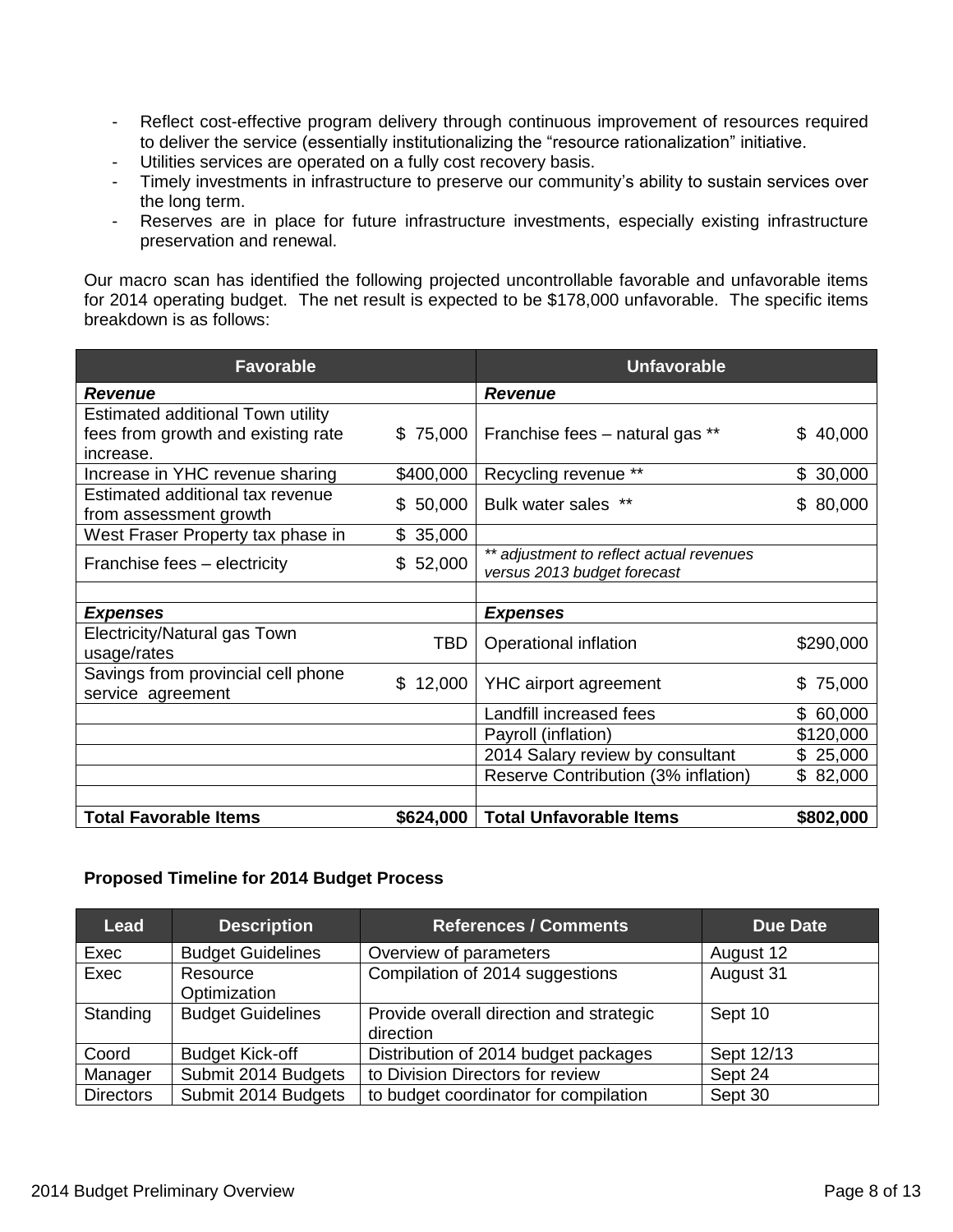| Exec &   | Status quo ops               | Prepare and review budgets                  | Oct 1 (YHC portion)      |
|----------|------------------------------|---------------------------------------------|--------------------------|
| finance  | budget preparation           |                                             | Oct 15 balance           |
| Exec &   | <b>Preliminary Long-term</b> | Long term Facilities Capital Plan           | <b>Oct 15</b>            |
| finance  | project/capital plan         | - ensure all components are included for    |                          |
|          |                              | successful implementation                   |                          |
|          |                              | - focus on completing existing big projects |                          |
| Exec     | <b>Preliminary Budget</b>    | Status quo budget                           | Oct 31                   |
|          | <b>Review</b>                | Identification of uncontrollable variances  |                          |
|          |                              | and how to address them.                    |                          |
| Town mgr | <b>Validate with Council</b> | To coincide with council strategic session  | By Nov 30 <sup>th</sup>  |
|          | Strategic Plan               | Validate budget guidelines & assumptions    |                          |
| Finance  | <b>Budget Preparation</b>    | Compilation of data and validation          | November                 |
| Council  | Initial budget               | 2014 Draft Operating Budget                 | 1 <sup>st</sup> Standing |
|          | <b>Discussion</b>            | - revenue and expenditures by division      | Committee meeting        |
|          |                              | with tax support requirements for each      | in December              |
|          |                              | program                                     |                          |
|          |                              | 2014 Draft Capital budget                   |                          |
|          |                              | Reserve Changes                             |                          |
|          |                              | Supporting charts                           |                          |
|          |                              | - assessments                               |                          |
|          |                              | - debt and debt limit                       |                          |
|          |                              | - big ticket items (utilities, etc.)        |                          |
| Finance  | Public Input                 |                                             | January                  |
| Council  | <b>Final Budget Adoption</b> |                                             | February                 |

*Note: Agreements with YHC must have a preliminary operational budget completed by October 1.*

#### **Administration's Conclusion / Proposed Direction**

The Town of Hinton provides a diverse set of services to the public. Delivery of all services and programs for immediate consumption and usage as well as consideration of longevity through the Community Sustainability Plan requires administration to be efficient in allocating resource dollars and effective in planning for required increases to taxation and user fees.

#### **Town Manager Comments**

Matching resources to support core services and strategic plan initiatives (CSP linked) is an important annual process, complicated somewhat in years of municipal election.. Balancing the 2014 operating budget is no less challenging than other years, especially if council seeks to direct the vast majority of the Yellowhead County revenue sharing increase to Year X reserve. (as some have suggested.).

It is also proposed that to enhance transparency, all council budget review steps be public (although by law, this is not required as this is deliberative work).

#### **Attachments**

1. Proposed operational budget format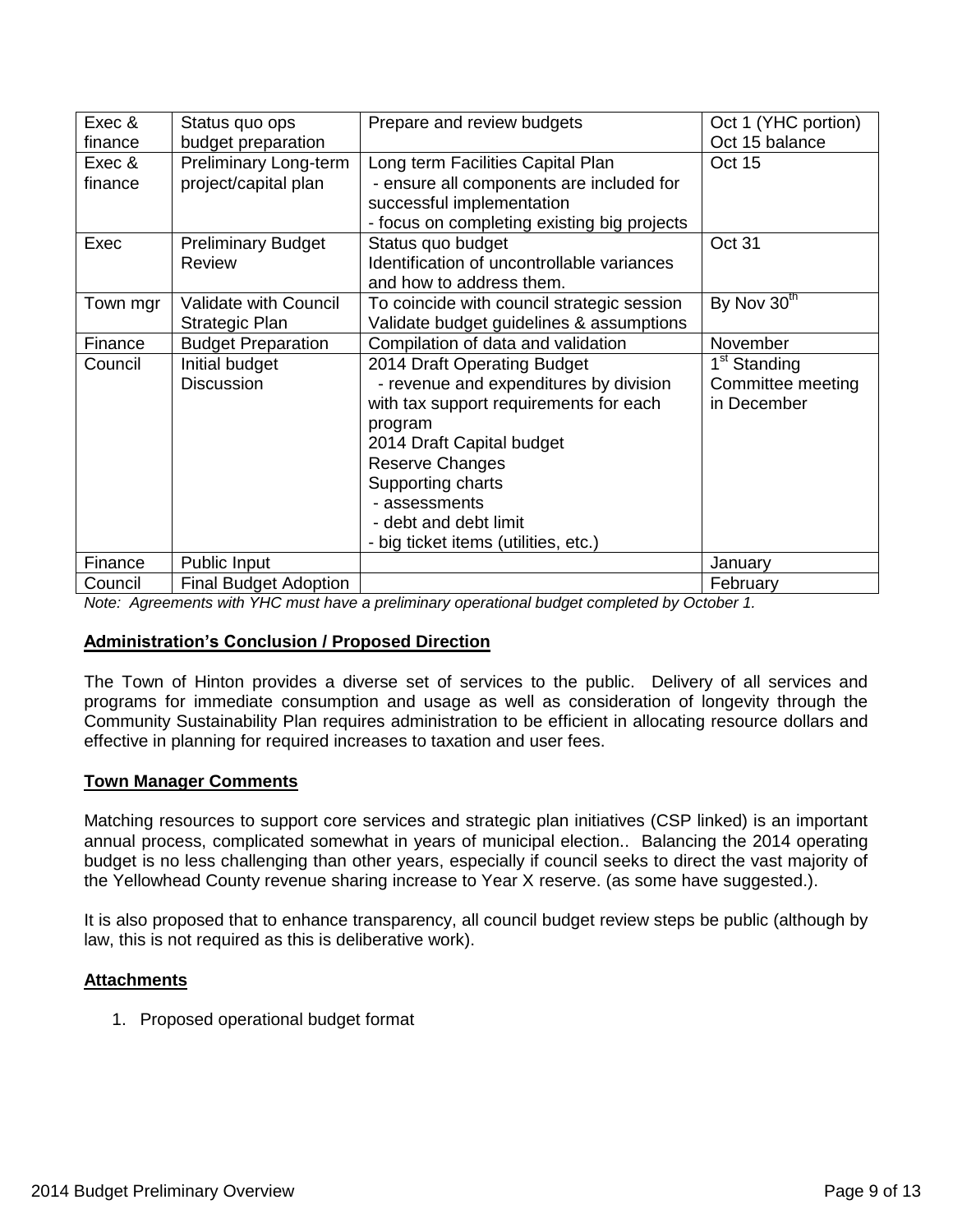| July 31 2013           | LEGISLATIVE SERVICES                    | 2011          | 2012    | 2013           | 2013            | 2013     | 2014        | 2014 Comments: |
|------------------------|-----------------------------------------|---------------|---------|----------------|-----------------|----------|-------------|----------------|
|                        |                                         | <b>Actual</b> | Actual  | Actual         | <b>Budget</b>   | Variance | Core Budget | Controllable   |
|                        | <b>MAYOR</b>                            |               |         | to date        |                 | to date  |             | Uncontrollable |
| 1-2-130-01-01-01-00-00 | BENEFITS MAYOR                          | 3,383         | 1,627   | 1,360          | 2,150           | 790      |             | 2,150          |
| 1-2-151-01-01-01-00-00 | MEETING FEES                            | 7,893         | 10,793  | 6,729          | 19,500          | 12,771   |             | 19,500         |
| 1-2-153-01-01-01-00-00 | HONORARIUM                              | 35,040        | 27,472  | 21,259         | 40,804          | 19,545   |             | 40,804         |
| 1-2-154-01-01-01-00-00 | PER DIEM FEES                           | 6,970         |         |                |                 |          | 0           |                |
| 1-2-211-01-01-01-00-00 | TRAVEL EXPENSES-MAYOR                   | 7,995         | 5,622   | 4,099          | 7,112           | 3,013    | $\circ$     | 7,112          |
| 1-2-217-01-01-01-00-00 | TELEPHONE-MAYOR                         | 3,935         | 2,458   | $\frac{3}{2}$  | 3,000           | 2,166    | $\circ$     | 3,000          |
| 1-2-221-01-01-01-00-00 | ADVERT/PROMO MAYOR                      | 275           | 453     | ۰              | 500             | 500      | ۰           | 500            |
| 1-2-234-01-01-01-00-00 | <b>TRAINING MAYOR</b>                   |               | 0       |                | 300             | 297      | $\circ$     | 300            |
| 1-2-591-01-01-01-00-00 | OTHER SUPPLIES-MAYOR                    | 592           | 499     | ۰              | 750             | 750      | $\circ$     | 750            |
| 1-2-965-01-01-01-00-00 | TOWN VEHICLES/EQUIPMENT                 | 3,243         | 3,155   | 1,609          | 3,499           | 1,890    |             | 3,499          |
|                        | ¢<br><b>SUB TOTAL MAYO</b>              | 69,327        | 52,079  | 35,892         | 77,615          | 41,723   |             | 77,615         |
|                        | <b>COUNCILLORS</b>                      |               |         |                |                 |          |             |                |
| 1-2-130-01-01-02-00-00 | LLORS<br>BENEFITS COUNCI                | 8,053         | 6,982   | 3,865          | 11,110          | 7,245    |             | 11,110         |
| 1-2-151-01-01-02-00-00 | MEETING FEES                            | 43,768        | 75,004  | 32,904         | 65,500          | 32,596   |             | 65,500         |
| 1-2-153-01-01-02-00-00 | HONORARIUM                              | 106,698       | 95,663  | 59,578         | 113,300         | 53,722   |             | 113,300        |
| 1-2-154-01-01-02-00-00 | PER DIEM FEES                           | 25,728        |         |                |                 |          |             | 0              |
| 1-2-211-01-01-02-00-00 | TRAVEL EXPENSES-COUNCILLOR              | 21,409        | 12,130  | 6,582          | 17,689          | 11,107   |             | 17,689         |
| 1-2-216-01-01-02-00-00 | POSTAGE COUNCILLORS                     |               |         | $\bullet$      | $\circ$         |          | $\circ$     | 0              |
| 1-2-217-01-01-02-00-00 | TELEPHONE-COUNCILLORS                   | 542           | 594     | 361            | 700             | 339      | ۰           | 200            |
| 1-2-221-01-01-02-00-00 | ADVERT/PROMO COUNCILLORS                | 612           | 1,987   | $\bullet$      | 750             | 750      | $\circ$     | 750            |
| 1-2-234-01-01-02-00-00 | TRAINING COUNCILLORS                    |               |         | Ste            | 750             | 401      | $\circ$     | 750            |
| 1-2-511-01-01-02-00-00 | OFFICE SUPPLIES-COUNCILLOR              | 107           | 1,148   | $\bullet$      | 1,850           | 1,850    | ۰           | 1,850          |
| 1-2-965-01-01-02-00-00 | TOWN VEHICLES/EQUIPMENT                 | 1.622         | 1,498   | 750            | 3,000           | 2,250    | ۰           | 3,000          |
|                        | <b>SUB TOTAL COUNCILLORS</b>            | 208,539       | 195,008 | 104,389        | 214,649         | 110,260  | 0           | 214,649        |
|                        | MAYOR & COUNCILLOR EXPENSE              | 277,865       | 247,087 | 140,281        | 292,264         | 151,983  | 0           | 292,264        |
|                        | ADMIN LEGISLATIVE SERVICES              |               |         |                |                 |          |             |                |
| 1-2-111-01-02-01-02-00 | SALARIES LEGISLATIVE SVCS               | 67,019        | 69,853  | 42,463         | 69,688          | 27,225   |             | 69,688         |
| 1-2-130-01-02-01-02-00 | BENEFITS LEGISLATIVE SVCS               | 15,679        | 16,191  | 11,886         | 16,018          | 4,132    | ۰           | 16,018         |
| 1-2-211-01-02-01-02-00 | TRAVEL EXPENSES-LEGISLATIV              | 879           | 1,384   | 2,289          | 2,000           | $-289$   | $\circ$     | 2,000          |
| 1-2-217-01-02-01-02-00 | TELEPHONE-LEGISLATIVE SVCS              | 138           | 150     | $\overline{8}$ | 200             | 113      | $\circ$     | 200            |
| 1-2-221-01-02-01-02-00 | ADVERT/PROMO LEGISLATIVE S              | 2,472         | 2,273   | 1,052          | 1,500           | 448      | $\circ$     | 1,500          |
| 1-2-228-01-02-01-02-00 | MEMBERSHIPS REGISTRATIONS               | 1,936         | 976     | 259            | 750             | 491      | $\circ$     | 750            |
| 1-2-232-01-02-01-02-00 | LEGAL FEES LEGISLATIVE SVC              | 12,524        | 6,794   | 2,911          | 15,000          | 12,089   | ۰           | 15,000         |
| 1-2-249-01-02-01-02-00 | OTHER PROF. & SPEC.                     | 580           | 390     | 249            | 500             | 251      | $\circ$     | 500            |
| 1-2-511-01-02-01-02-00 | OFFICE SUPPLIES-LEGISLATIV              | 95            | 105     | 103            | 300             | 197      | $\circ$     | 300            |
| 1-2-965-01-02-01-02-00 | TOWN VEHICLES/EQUIPMENT                 | 375           | 353     | 194            | S <sub>00</sub> | 306      |             | 500            |
|                        | LEGISLATIVE SRV. ADMINISTRATIVE EXPENSE | 101,693       | 98,470  | 61,493         | 106,456         | 44,963   | 0           | 106,456        |

2014 Budget Preliminary Overview **Page 10 of 13** and 2014 Budget Preliminary Overview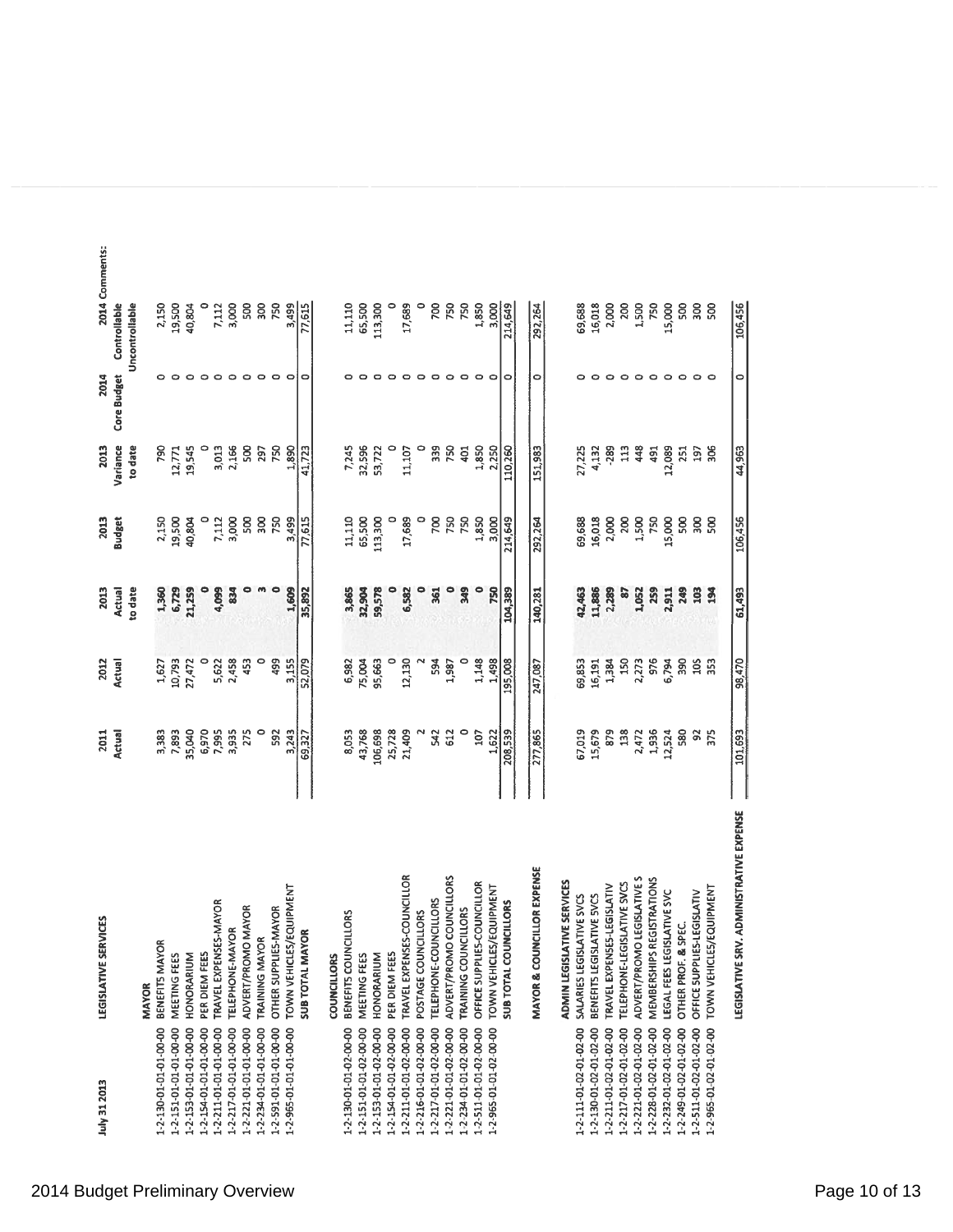| July 31 2013<br>(GL03250)              | ELECTIONS & CENSUS                                            | 2011<br>Actual | 2012<br>Actual | 2013<br><b>Actual</b> | 2013<br><b>Budget</b> | Variance<br>2013 | 2014<br>Core Budget | 2014 Comments:<br><b>Controllable</b> |
|----------------------------------------|---------------------------------------------------------------|----------------|----------------|-----------------------|-----------------------|------------------|---------------------|---------------------------------------|
|                                        |                                                               |                |                | to date               |                       | to date          |                     | Uncontrollable                        |
|                                        | 1-1-922-01-02-08-01-00 XFER FROM OPERATING RESERV<br>REVENUES | 0              | $\circ$        | $\bullet$             | 6,800                 | $-6,800$         | ۰                   | $-6,800$                              |
|                                        | ELECTIONS & CENSUS REVENUE (Reserve)                          | 0              | 0              | $\bullet$             | 6,800                 | $-6,800$         | 0                   | $-6,800$                              |
| 1-2-121-01-02-08-01-00                 | WAGES CENSUS/ELECTIONS<br><b>EXPENSES</b>                     | 313            | 6,659          | 0                     | 11,500                | 11,500           | o                   | 11,500                                |
| 1-2-221-01-02-08-01-00                 | ADVERT/PROMO CENSUS/ELECTI                                    | ۰              | 1,592          | 29                    | 2,500<br>500          | 2,471            | o                   | 2,500                                 |
| 1-2-228-01-02-08-01-00                 | MEMBERSHIPS REGISTRATIONS                                     | $\circ$        | 0              |                       |                       | 500              | $\circ$             | 500                                   |
| 1-2-511-01-02-08-01-00                 | OFFICE SUPPLIES-CENSUS/ELE                                    | $\circ$        | ۰              | 1,039                 | 1,800                 | 761              | $\circ$             | 1,800                                 |
|                                        | ELECTIONS & CENSUS EXPENSE                                    | $-313$         | 8,251          | 1,068                 | 16,300                | 15,232           | 0                   | 16,300                                |
| 1-1-924-01-04-01-00-00 XFER FROM CAP R | COUNCIL PUBLIC RELATION<br>(SV(SI))<br>REVENUES               | 100,000        | 100,000        | 100,000               | 100,000               | $\circ$          | $\circ$             | $-100,000$                            |
|                                        | COUNCIL PUBLIC RELATIONS REVENUE (RSV)                        | 100,000        | 100,000        | 100,000               | 100,000               | 0                | ۰                   | $-100,000$                            |
| 1-2-228-01-04-01-00-00                 | MEMBERSHIPS REGISTRATIONS                                     | 8,586          | 10,595         | 10,258                | 10,600                | 342              | ۰                   | 10,600                                |
| 1-2-234-01-04-01-00-00                 | TRAINING                                                      |                | 2,441          | 396                   | 1,200                 | 804              | $\circ$             |                                       |
| 1-2-249-01-04-01-00-00                 | OTHER PROF SVCS-PUBLIC REL                                    | 3,148          | 6,464          |                       | 1,500                 | 1,500            | $\circ$             | 1,200<br>1,500                        |
| 1-2-510-01-04-01-00-00                 | FOOD & BEVERAGE-PUBLIC REL                                    | 7,547          | 7,779          | 729                   | 5,300                 | 4,571            | $\circ$             | 5,300                                 |
| 1-2-771-01-04-01-00-00                 | TRANSFERS TO COMMUNITY ORG                                    | 112,423        | 111,335        | 92,322                | 110,700               | 18,378           | $\circ$             | 110,700                               |
| 1-2-971-09-09-00-00-00                 | CONTINGENCY                                                   |                | 0              |                       | 16,000                | 16,000           | $\circ$             | 16,000                                |
|                                        | COUNCIL PUBLIC RELATIONS EXPENSE                              | 131,703        | 138,614        | 103,705               | 145,300               | 41,595           | 0                   | 145,300                               |
|                                        | NET LEGISLATIVE SERVICES                                      | 410,949        | 392,421        | 206,546               | 453,520               | 246,974          | $\circ$             | 453,520                               |
|                                        | <b>Balance confirmation</b>                                   |                |                | ۰                     | ۰                     | ۰                | $\bullet$           | ۰                                     |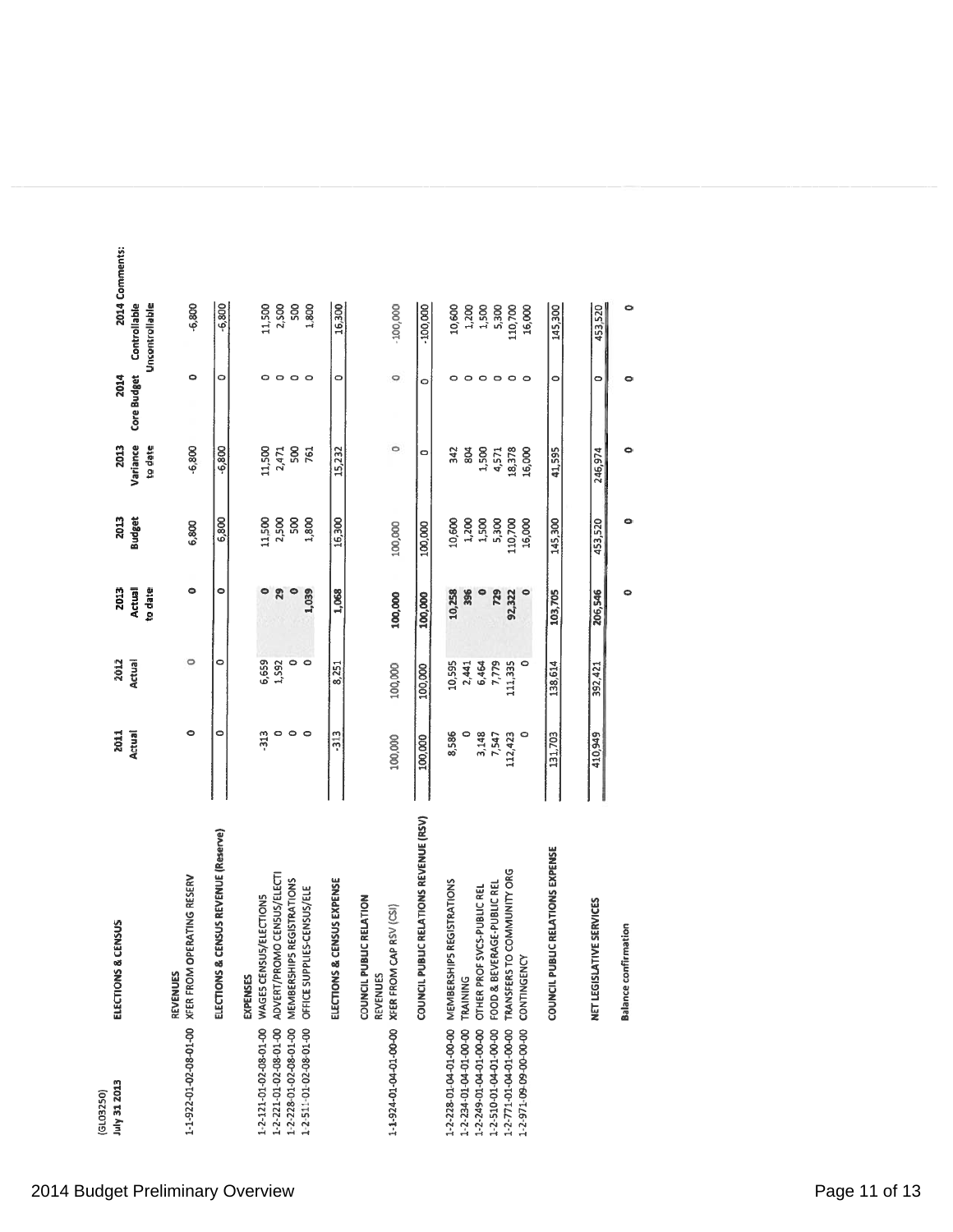

## **TOWN OF HINTON DIRECTION REQUEST**

**DATE**: September 6, 2013

#### **TO: STANDING COMMITTEE MEETING OF September 10, 2013**

**FROM**: Bernie Kreiner **APPROVED BY:** Bernie Kreiner, Town manager

#### **RE**: **MACRO MUNICIPAL PLANNING AND IMPLEMENTATION SYSTEM for HINTON**

#### **Purpose**

This item is before Council to obtain feedback on the macro system and timetable.

#### **Issue**

Is everything logical, appropriate and acceptable?

#### **Administration Comments on Situation / Options**

On the Town Manager pending list has been the requirement for me to develop an integrated planning and implementation system for the Town of Hinton. We have a system, but it is largely informal and not well documented. This exercise is being done in order to:

--incorporate the CSP and CEAC input into the municipal planning and implementation work.

--consider the implications of 4 year terms for council.

--bring the measurement and accountability tools into the evaluation part of the system.

--fit together in realistic ways the largely political systems of municipal strategic planning and resource planning like capital plan, and CAO performance management with the more administrative roles of detailed annual budgeting (operating and capital), employee evaluation, administrative plan development, and work status reporting.

--establish realistic timeframes considering workloads; ensure that time to plan, implement and evaluate is properly proportioned. (Remembering also the "BASE MUNICIPAL SERVICES WORK")/

--have a clear documented system that can be used to educate new councilors and managers and ensure continuity over time.

I'll present what's on the paper sheets in the Standing Committee room wall to council to foster a discussion and feedback with council to build understanding and invite feedback including if there are "better ways" to have the system work based on the criteria above (and other considerations you may have). This council's last 3 years working experience will provide valuable feedback to improve the draft work.